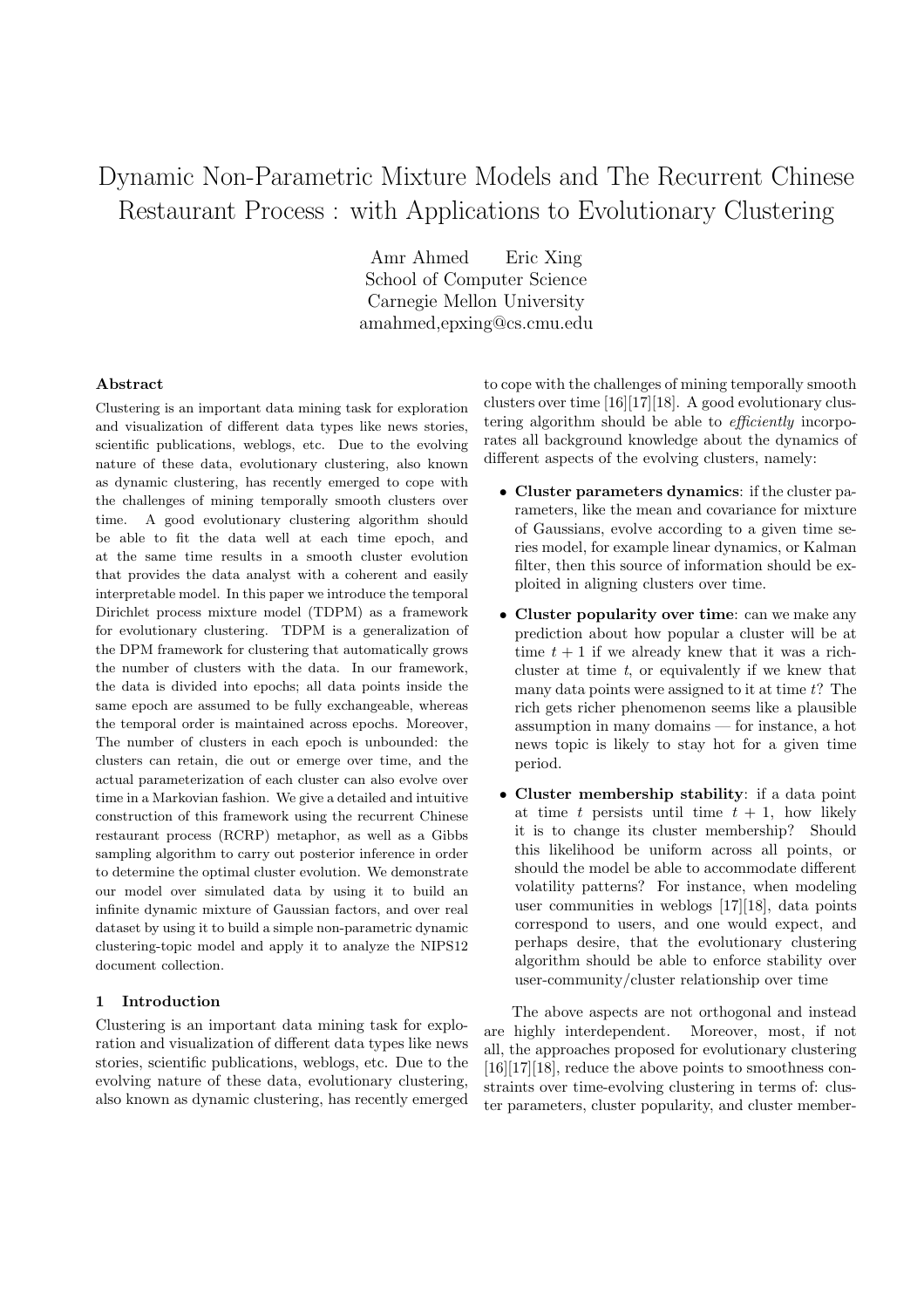ship stability. However, it would be advantageous for an evolutionary clustering algorithm to be able to incorporate more involved dynamic/volatility models.

There are other challenges that any evolutionary clustering model should be able to handle:

- Data size variability: the number of data points may vary between time epochs, for instance, data items may arrive or leave, or move in space [17] and this should be efficiently handled.
- Number of clusters variability: the number of clusters may, and in general should, vary over time and the model should be able to adjust its capacity accordingly, and if possible automatically.

Moreover, evolutionary clustering algorithms can be either *online* or *offline*. In the online setting  $[16][18]$ , the algorithm must provide the clustering of the data items at time t before seeing the data items at time  $t + 1$ , whereas in the offline setting, the whole sequence of data points are available for the algorithm in a batch mode [17].

In this paper, we extend the Dirichlet process mixture (DPM) model to address most of the above challenges in a unified and probabilistically principled framework. DPMs provide a flexible Bayesian framework for estimating a distribution as an infinite mixture of simpler distributions that could identify latent clusters in the data [1]. However, the full exchangeability assumption they employs makes them an unappealing choice for modeling longitudinal data such as text, audio and video streams that can arrive or accumulate as epochs, where data points inside the same epoch can be assumed to be fully exchangeable, whereas across epochs both the structure (i.e., the number of mixture components) and the parameterizations of the data distributions can evolve and therefore unexchangeable.

We model this partial exchangeability using the temporal Dirichlet process mixture model (TDPM) in which the number of mixture  $\frac{1}{1}$  components at each time point is unbounded: the components themselves can retain, die out or emerge over time; and the actual parameterization of each component can also evolve over time in a Markovian fashion. In the context of text-stream model, each component can thus be considered as a common themes or latent cluster that spans consecutive time points. For instance, when modeling the temporal stream of news articles on a, say, weekly basis, moving from week to week, some old themes could fade out (e.g., the mid-term election is now over in US), while new topics could appear over time (e.g., the presidential debate is currently taking place). Moreover, the specific content of the lasting themes could also change over time (e.g, the war in Iraq is developing with some slight shift of focus). Our framework is an offline framework and we assumes that we have access to the whole sequences of data items. Moreover, our framework, can handle all the previously desired properties except class membership stability, however, later in the paper, we will show how to easily accommodate this.

The rest of this paper is organized as follows. In section 2, we briefly discuss the relevant literature. Then, in section 3 we review the Dirichlet process mixture model, and use it to motivate the TDPM model which we introduce in section 4. Section 4 also gives two different, and equivalent, constructions for the TDPM model: via the recurrent Chinese restaurant process (section 4.2) and as the infinite limit of a finite dynamic mixture model (section 4.3) — in Appendix A, for completeness, we give a third construction via a temporally dependent random measures, which can be safely skipped without any loss of continuity. In section 5, we give a Gibbs sampling algorithm to carry out posterior inference. In section 6, we show how to extend the framework to model higher-order (i.e. beyond first-order) Markovian dependencies and then further examine its implications. In section 7, we use the TDPM to built an infinite dynamic mixture of factors model and illustrate it on simulated dataset. Then in section 8, we give a simple non-parametric topic model on top of the TDPM and use it to analyze the NIPS12 collection. In section 9, we discuss our findings and relate this work to other approaches for introducing dependencies across Dirichlet processes. Finally, we conclude and give pointer for future problems in section 10.

## 2 Literature Survey

Evolutionary clustering is rather a new problem defined and introduced in [16], however, many recent data mining techniques that address the problem of incremental clustering or stream clustering merit discussion.

In incremental clustering[19][20][21][22] , the main focus is on efficiency. In other words, given a clustering of a data set, and some new data items, the question address by these techniques is how to modify the existing clustering to account for the new data as well as the old one, and provide an approximation to the clustering that would have been obtained if a reclustering operation was performed on the whole new data set. However, at any given time point, only one clustering of the data set is of importance to the data

<sup>&</sup>lt;sup>1</sup>In this paper, we use "cluster" and "mixture component" as synonymous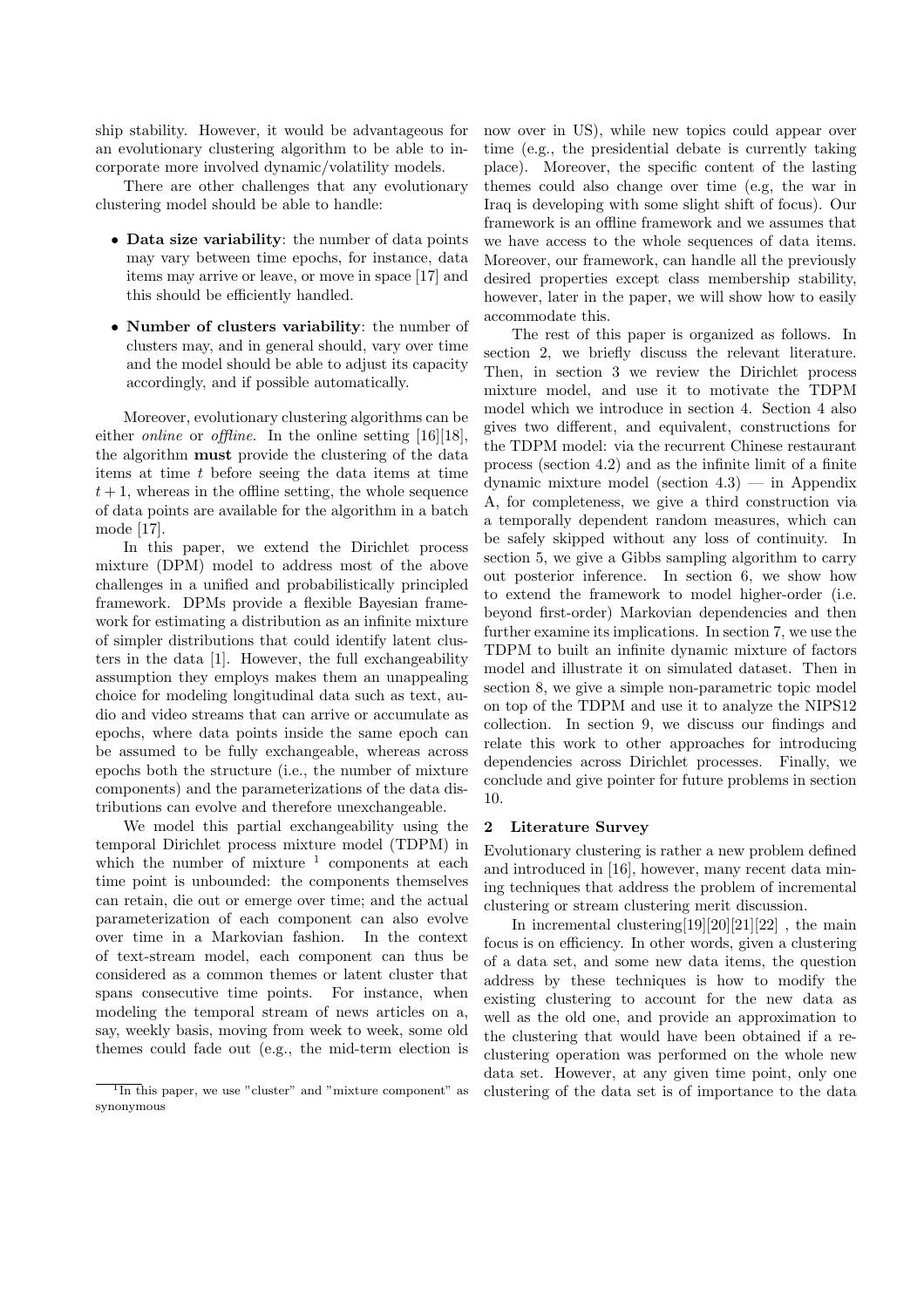analyst.

Algorithms for clustering data streams [23][24][25] have to deal with many of the issues that evolutionary clustering algorithms must handle, namely, insertion and deletion of data points, cluster size variation over time, and cluster parameters movement. However, they differ from the problem addressed in this paper in that they always have to work under the constraint that a data item can only be seen once, whereas some evolutionary clustering algorithms may operate in an offline mode[17]. Moreover, as in incremental clustering, the main focus of data stream clustering algorithms is on how to solve the problem under memory and time constraints, as opposed to how to mine the data set for interpretable cluster evolutions.

Since the introduction of the problem of evolutionary clustering in [16], two other algorithms have been proposed in [17] and [18]. Perhaps, the setting in [17] is more relevant to this paper as it operates in an offline mode and has access to the whole data sequence. However, all of the above methods, reduce all the points discussed in section 1 to smoothness constraints. [16] and [18] operate in an online mode. In [16], the clustering at time t is used to initialize the clustering at time  $t-1$ by leveraging the smoothness assumption over cluster centroid in a k-mean framework, as in example. In [18], this idea has been taken a step further and a measure of cluster membership stability has been defined and used to derive an evolutionary spectral clustering algorithm, then a set on clever heuristics were defined to deal with data size variabilities across time epochs. However, in all of the above models, the number of clusters must to be specified as an input,or discovered independently at each epoch using BIC related measures [17,18]. While BIC-related measures have shown success in static clustering settings, we believe that doing model selection at each epoch might be rather sub-optimal, as it ignores the role of context in model selection, in other words, as argued in [17], local optima problems in cluster identifications at each epoch will accumulate and results in globally suboptimal solution.

In [17], this problem has been addressed by casting evolutionary clustering as an inference problem in a semi hidden Markov model with multiple emissions framework. However, the maximum number of clusters must be given as an input. In a nutshell, each state in the semi-HMM in [17] corresponds to a clustering configuration that specifies which cluster is alive in this epoch. An EM-like algorithm is then used to learn the parameters of each cluster, and a veterbi like algorithm is used to discover cluster evolutions. Although this approach is interesting, according to section 1, it still lacks an explicit model for cluster parameter evolution beyond smoothness, and does not include a mean to force cluster membership stability explicitly, rather, achieves it as a side effect of the smooth transition enforced by the architecture of the semi-HMM. As we discussed earlier, it would be advantageous to model different volatility levels for each user in order to discover more insights with regard to the structure of the data set and its evolution over time.

The approach presented in this paper, as in [17], casts evolutionary clustering as an inference problem, but it differs from [17] in some points. First, the technique presented here is non-parametric while [17] uses a fixed upper bound on the number of clusters. Second, our approach provides an explicit modeling of cluster parameters evolution, for which temporal smoothness falls as a special case. Third, while we do not address the problem of modeling cluster membership stability in this paper, our approach can be very easily extended to accommodate this feature as we will show later in section 9.2. Moreover, the approach presented here is a framework that can be used in conjunction with other probabilistic models to derive interesting applications that involve dynamic clustering. We demonstrate that by using our model to build a simple non-parametric dynamic clustering-topic model in section and use it to analyze NIPS12 collection in Section 8.

## 3 The Dirichlet Process Mixture Model

In this section we introduce the basic and well-known DPM model via three constructions. First, as a distribution over distributions, then via the intuitive Chinese restaurant process (CRP), and finally as a the limit of a finite mixture model. All of these views are equivalent, however, each one provides a different view of the same process, and some of them might be easier to follow, especially the CRP metaphor.

Technically, the Dirichlet process (DP) is a distribution over distributions [2]. A DP, denoted by  $DP(G_0, \alpha)$ , is parameterized by a base measure,  $G_0$ , and a concentration parameter,  $\alpha$ . We write  $G \sim$  $DP(G_0, \alpha)$  for a draw of a distribution G from the Dirichlet process. G itself is a distribution over a given parameter space,  $\theta$ , therefore we can draw parameters  $\theta_{1:N}$  from G. The parameters drawn from G follow a Polya-urn scheme [3], also known as the Chinese restaurant process (CRP), in which previously drawn values of  $\theta$  have strictly positive probability of being redrawn again, thus making the underlying probability measure  $G$  discrete with probability one [2]. By using the  $DP$  at the top of a hierarchical model, one obtains the Dirichlet process mixture model, DPM for non-parametric clustering [4]. The generative process for the DPM proceeds as follows: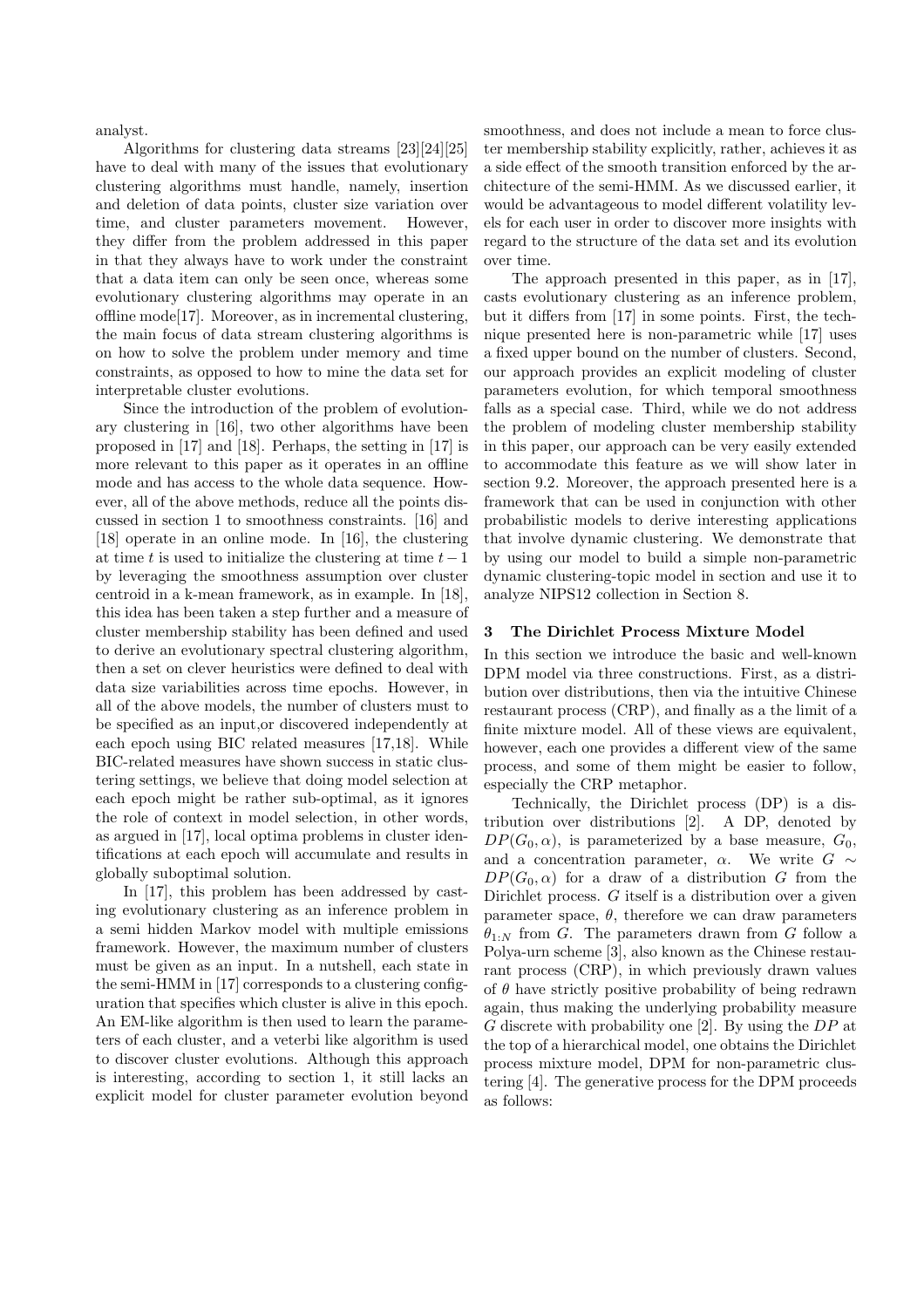(3.1) 
$$
G \mid \alpha, G_0 \sim DP(\alpha, G_0),
$$

$$
\theta_n | G \sim G,
$$

$$
\theta_n \sim F(.|\theta_n),
$$

where  $F$  is a given likelihood function parameterized by  $\theta$ , for instance in the cause of a Gaussian emission, F is the normal pdf, and  $\theta$  is its mean and covariance. The clustering property of the DP prefers that fewer than N distinct  $\theta$  are used. This notion is made explicit via the equivalent CRP metaphor. In the CRP metaphore, there exists a Chinese restaurant with an infinite numbers of tables. Customer  $x_i$  enters the restaurant and sits on table  $k$  that has  $n_k$  customers with probability  $\frac{n_k}{i-1+\alpha}$ , and shares the dish (parameter),  $\phi_k$ , served there, or picks a new table with probability  $\frac{\alpha}{i-1+\alpha}$ , and orders a new dish sampled from  $G_0$ . Putting everything together, we have:

(3.2)

$$
\theta_i | \theta_{1:i-1}, G_0, \alpha \sim \sum_k \frac{n_k}{i-1+\alpha} \delta(\phi_k) + \frac{\alpha}{i-1+\alpha} G_0.
$$

Equation 3.1 can also be obtained by integrating out G from the equations in  $(3.2)$ , and this shows the equivalence of the two schemes. Finally, the DPM can be arrived at if we consider a fixed K-dimensional mixture model, like K-means, and then take the limit as  $K \to \infty$ . In other words, a DPM can potentially model an infinite-dimensional mixture model and thus has the desirable property of extending the number of clusters with the arrival of new data (which is made explicit using the CRP metaphor  $-$  a new customer can start a new cluster by picking an unoccupied table). This flexibility allows the DPM to achieve model selection automatically. However, it is vitally important now to clear some myths with regards to the DPM. While DPM is known as a non-parametric model, it still does have parameters, namely,  $\alpha$ , albeit being dubbed as *hyperparmaters*. The reason for calling  $\alpha$  a hyperparmater is to distinguish between it and between the *effective* parameters of the model which are:  $K$ , the number of mixture components and their associated parameters, like mean and covariance in the of case a mixture of Gaussian distributions. These effective parameters need not be specified for a DPM model, but must be specified for any parametric model like K-means; Hence came the name non-parametric. In essence, the role played by the hyper-parameter  $\alpha$  is to specify the rate at which the effective parameters of the model grow with the data. Hyperparmaters can be either supplied by the user to encode their prior knowledge, or desirable outcome (finer vs. coarser clustering), or can be learnt automatically using an EMlike algorithm called empirical Bayes [30].

## 4 The Temporal Dirichlet Process Mixture Model

In many domains, data items are not fully exchangeable, but rather partially exchangeable at best. In the TDPM model<sup>2</sup> to be presented, data are assumed to arrive in T consecutive epochs, and inside the same epoch all objects are fully exchangeable.

Intuitively the TDPM seek to model cluster parameters evolution over time using any time series model, and to capture cluster popularity evolution over time via the rich-gets-richer effect, i.e. the popularity of cluster  $k$  at time  $t$  is proportionable to how many data points were associated with cluster k at time  $t-1$ . In the following subsections, we will formalize these notions by giving two equivalent constructions for the TDPM as summarized in Figure 1 (a third technical construction is provided for completeness in Appendix A). However, before giving these constructions that parallel those given for the DPM in section 3, we first start by specifying some notations.

4.1 Notations and Conventions: We let  $n_t$  denotes the number of data points in the  $t<sup>th</sup>$  epoch, and  $x_{t,i}$  denotes the  $i^{\text{th}}$  point in epoch t. The mixture components (clusters) that generate the data can emerge, die out, or evolve its parametrization evolve over time in a Markovian fashion, therefore, we generalize the notion of a mixture into a chain that links the parameters of the mixture component over time. We let  $\phi_k$  denote chain  $k, \phi_{k,t}$  denoted the state (parameter value) of chain k at time t, and  $n_{k,t}$  denotes the number of data points associated with chain  $k$  at time  $t$ . Moreover, we use  $n_{k,t}^{(i)}$  to denote the same quantity just before the arrival of datum  $x_{t,i}$ . Note that the chains need not have the same life span; however, once retained over time they keep the same chain index. Moreover, the set of chain indexes available at time  $t$  might not be contiguous (because some chains may have died out). Therefore, we define  $I_t$  to denote the set of chain indexes available at time t. We sometimes overload notation and use  $I_t^{(i)}$ to denote the same quantity just before the arrival of datum  $x_{t,i}$ . Each data item  $x_{t,i}$  is generated from a mixture with parameter  $\theta_{t,i}$ , if we let  $c_{t,i}$  denotes the chain index associated with this datum, then we have  $\theta_{t,i} = \phi_{c_{t,i},t}$  — in other words, the set of  $\phi$ 's define the unique mixtures/clusters, or put it equivalently, two

 $\overline{P_{2A}}$  preliminary earlier version of the TDPM model first appeared in [29]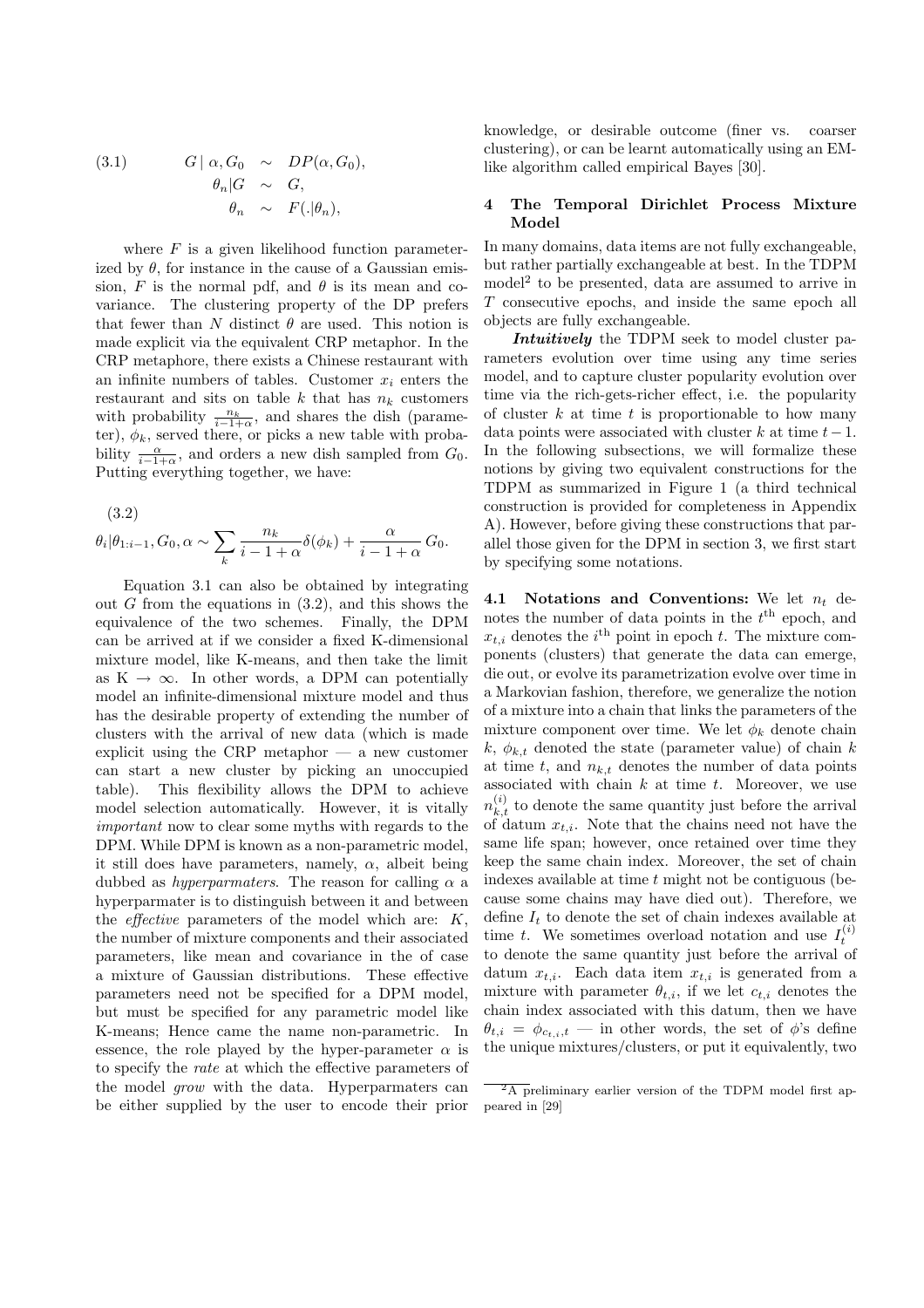

Figure 1: Two constructions for the TDPM. a) The recurrent Chinese restaurant process and b) The infinite limit of a finite dynamic mixture model. In b, diamonds represent hyper-parameters, shaded circles are observed variables, and unshaded ones are hidden variables, plates denote replications, where the number of replica is written inside the plate, for instance  $n_1$  — for a third construction, please see Appendix A

data items might have equal  $\theta$  values if they belong to the same cluster. Moreover, we might use the following abbreviations for notational simplicity  $(z$  denotes a generic variable):

- $\{z_{t,1}, z_{t,2}, \dots\}$
- $z_{t,1:i}$  to denote  $\{z_{t,1}, z_{t,2}, \cdots, z_{t,i}\}$

4.2 The Recurrent Chinese Restaurant Process The RCRP, showin in Figure 1-a, is a generalization of the CRP introduced in section 3. The RCRP operates in epochs, say, days. Customers entered the restaurant in a given day are not allowed to stay beyond the end of this day. At the end of each day, the consumptions of dishes are analyzed by the owner of the restaurant who assumes that popular dishes will remain popular in the next day, and uses this fact to plan the ingredients to be bought, and the seating plan for the next day. To encourage customers in the next day to try out those pre-planed dishes, he records on each table the dish which was served there, as well as the number of customers who shared it. As another incentive, he allows the first customer to set on such a table to order a (flavored) variation of the dish recorded there. In this metaphor, dishes correspond to chains, and the variation correspond to the dynamic evolution of the chain. The generative process proceeds as follows. At day  $t$ , customer  $i$  can pick an empty table,  $k$ , that was used to serve dish  $\phi_{k,t-1}$ , with probability equals to  $n_{k,t-1}$  $\frac{n_{k,t-1}}{N_{t-1}+i+\alpha-1}$ , he then chooses the current flavor of the  $\frac{W_{t-1}+W_{t-1}}{W_{t-1}+W_{t-1}}$ , distributed according to  $\phi_{k,t} \sim P(.|\phi_{k,t-1})$ . If this retained table k has already  $n_{k,t}^{(i)}$  customers, then he joins them with probability  $\frac{n_{k,t-1}+n_{k,t}^{(i)}}{N_{t-1}+i+\alpha-1}$  and shares the current flavor of the dish there. Alternatively, he

can pick a new empty table that was not used in the previous day, $t - 1$ , i.e., not available in  $I_{t-1}$ , with probability  $\frac{\alpha}{N_{t-1}+i+\alpha-1}$ , lets call it  $K^+$ , and orders a dish  $\phi_{K^+,t} \sim G_0$  — this is the mechanism by which a new chain/cluster emerges. Finally, he can share a *new* table k, with  $n_{k,t}^{(i)}$  customers, with probability  $\frac{n_{k,t}^{(i)}}{N_{t-1}+i+\alpha-1}$  and shares the newly ordered dish with them. Putting everything together, we have:

(4.3)  
\n
$$
\theta_{t,i}|\{\theta_{t-1,.\}} , \theta_{t,1:i-1}, G_0, \alpha \sim \frac{1}{N_{t-1} + i + \alpha - 1} \times \left[\sum_{k \in I_{t-1}} \left(n_{k,t-1} + n_{k,t}^{(i)}\right) \delta(\phi_{k,t}) + \sum_{k \in I_t^{(i)} - I_{t-1}} n_{k,t}^{(i)} \delta(\phi_{k,t}) + \alpha G_0\right],
$$

where in the first summation  $\phi_{k,t} \sim P(.|\phi_{k,t-1})$  (i.e. retained from the previous day), and in the second one  $\phi_{k,t} \sim G_0$  which is drawn by the  $j^{th}$  customer at time t for some  $j < i$  (i.e. new chains born at epoch t). If we conveniently define  $n_{k,t}$  to be 0 for  $k \in I_{t-1} - I_t^{(i)}$ (chains which died out) and similarly  $n_{k,t-1}$  be 0 for  $k \in I_t^{(i)} - I_{t-1}$  (i.e. newly born chains at time t), then we can compactly write Equation 4.3 as:

(4.4)

$$
\theta_{t,i}|\{\theta_{t-1,.}\}, \theta_{t,i:i-1}, G_0, \alpha \sim \frac{1}{N_{t-1} + i + \alpha - 1} \times \left[\sum_{k \in I_{t-1} \cup I_t^{(i)}} \left(n_{k,t-1} + n_{k,t}^{(i)}\right) \delta(\phi_{k,t}) + \alpha G_0\right].
$$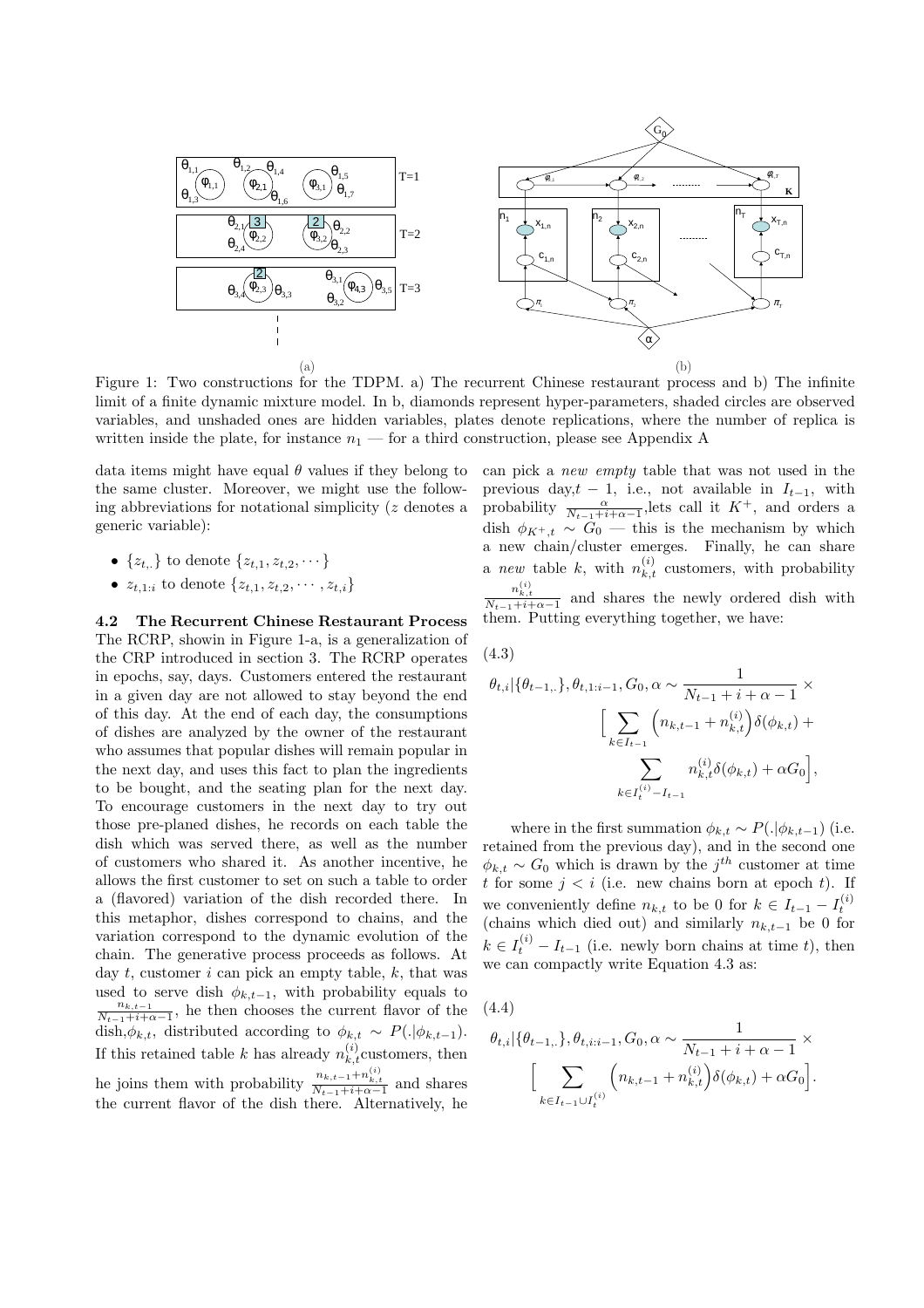4.3 The infinite Limit of a finite Dynamic Mixture Model In this section we show that the same sampling scheme in Equation (4.4) can be obtained as the infinite limit of the finite mixture model in Figure 1-b. We consider the following generative process for a finite dynamic mixture model with  $K$  mixtures. For each  $t$ do:

- 1. ∀k: Draw  $\phi_{k,t} \sim P(.|\phi_{k,t-1})$
- 2. Draw  $\pi_t \sim Dir(n_{1,t-1} + \alpha/K, \cdots, n_{K,t-1} + \alpha/K)$
- 3.  $\forall i \in N_t$  Draw  $c_{t,i} \sim Multi(\pi_t)$ ,  $x_{t,i} \sim F(.|\phi_{c_{t,i},t})$

By integrating over the mixing proportion  $\pi_t$ , It is quite easy to write the prior for  $c_{t,i}$  as conditional probability of the following form:

(4.5)

$$
P(c_{t,i} = k | c_{t-1,1:N_{t-1}}, c_{t,1:i-1}) = \frac{n_{k,t-1} + n_{k,t}^{(i)} + \alpha/K}{N_{t-1} + i + \alpha - 1}.
$$

If we let  $K \to \infty$ , we find that the conditional probabilities defining the  $c_{t,i}$  reachs the following limit:

(4.6)

$$
P(c_{t,i} = k | c_{t-1,1:N_{t-1}}, c_{t,1:i-1}) = \frac{n_{k,t-1} + n_{k,t}^{(i)}}{N_{t-1} + i + \alpha - 1}
$$

$$
P(c_{t,i} = \text{a new clutter}) = \frac{\alpha}{N_{t-1} + i + \alpha - 1}
$$

Putting Equations (4.5) and (4.6) together, we can arrive at Equation (4.4).

## 5 Gibbs Sampling Algorithms

Given the previous constructions for the TDPM model, we are ready to derive a Gibbs sampling scheme equivalent to algorithm 2 in [1]. The state of the sampler contains both the chain indicator for every data item,  ${c_{t,i}}$ , as well as the value of all the available chains at all time epochs,  $\{\phi_{k,t}\}.$  We iterate between two steps: given the current state of the chains, we sample a class indicator for every data item, and then given the class indicators for all data item, we update the current state of the chains. We begin by the second step, let  $\phi_k^{(x)}$  $k^{(x)}$  denote the collection of data points associated with chain  $k$  at all time steps, that is  $\phi_k^{(x)} = \{ \forall t (\forall i \in N_t) x_{t,i} | c_{t,i} = k \}.$ Note also that conditioning on the class indicators, each chain is conditionally independent from the other chains. Therefore,  $P(\phi_k | \{c_{t,i}\}) = P(\{\phi_{k,t}\} | \phi_k^{(x)})$  $\binom{x}{k}$ . This calculation depends on both the chain dynamic evolution model  $P(.)$  and the data likelihood  $F(.)$ , therefore, this posterior should be handled in a case by case fashion, for instance, when the dynamic evolution model is a linear state-space model with Gaussian emission (likelihood), this posterior can be calculated exactly via the RTS smoother [5,6]. Once this posterior is calculated, we can update the current state of the chains by sampling each chain over time as a block from this posterior. Now, we proceed to the first step, for a given data point,  $x_{t,i}$ , conditioning on the state of the chains and other indicator variables (i.e. how data points other than  $x_{t,i}$  are assigned to chains), we sample  $c_{t,i}$  as follows:

(5.7)

$$
P(c_{t,i}|c_{t-1}, c_{t,-i}, c_{t+1}, x_{t,i}, \{\phi_k\}_{t,t-1}, G_0, \alpha) \propto
$$
  
 
$$
P(c_{t,i}|c_{t-1}, c_{t,-i}, x_{t,i}, \{\phi_k\}_{t,t-1}, G_0, \alpha) P(c_{t+1}|c_t),
$$

where we introduce the following abbreviations:  $c_{t-1}, c_{t+1}$  denotes all indicators at time  $t-1$  and  $t$ respectively.  $c_{t,-i}$  denotes the chain indicators at time t without  $c_{t,i}$ , and  $\{\phi_k\}_{t,t-1}$  denotes all chains alive at either time epoch t or  $t - 1$ , i.e.,  $\phi_k \forall k \in I_{t-1} \cup I_t$ . We also let  $n_{k,t}^{(-i)}$  denote  $n_{k,t}$  without the contribution of data point  $x_{t,i}$ . The first factor in Equation (5.7) can be computed using Eq. (4.4) as follows:

(5.8)  $P(c_{t,i} = k \in I_{t-1} \cup I_t | ...) \propto$  $n_{k,t-1} + n_{k,t}^{(-i)}$  $_{k,t}$  $\frac{K_{k,t}}{N_{t-1} + N_t + \alpha - 1} F(x_{t,i} | \phi_{k,t})$  $P(c_{t,i} = K^+|...)\propto \frac{\alpha}{N}$  $N_{t-1} + N_t + \alpha - 1$ Z  $F(x_{t,i}|\theta)dG_0(\theta),$ 

where  $K^+$  denotes a globally new chain index (i.e., a new chain is born). It should be noted here that in the first part of Equation (5.8), there is a subtlety that we glossed over. When we consider a chain from time  $t-1$  that has not been inherited yet at time t (that is  $k \in I_{t-1}, n_{k,t}^{(-i)} = 0$ , we must treat it exactly as we treat sampling a new chain from  $G_0$  with  $G_0$  replaced by  $P(\phi_{k,t}|\phi_{k,t-1}).$ 

The second factor in Equation (5.7) can be computed with reference to the construction in section 4.3 as follows (note that  $c_t$  here includes the current value of  $c_{t,i}$  under consideration in Equation 5.7). First, note that computing this part is equivalent to integrating over the mixture weights  $\pi_{t+1}$  which depend on the counts of the chain indicators at time  $t$ . The subtlety here is that in section 4.3 we let  $K \to \infty$ ; however, here we only need to let the two count vectors be of equal size, which is  $K_{t,t+1} = |I_{t,t+1}|$ , where as defined before  $I_{t,t+1} = I_t \cup I_{t+1}$ , by padding the counts of the corresponding missing chains with zeros. It is straightforward to show that: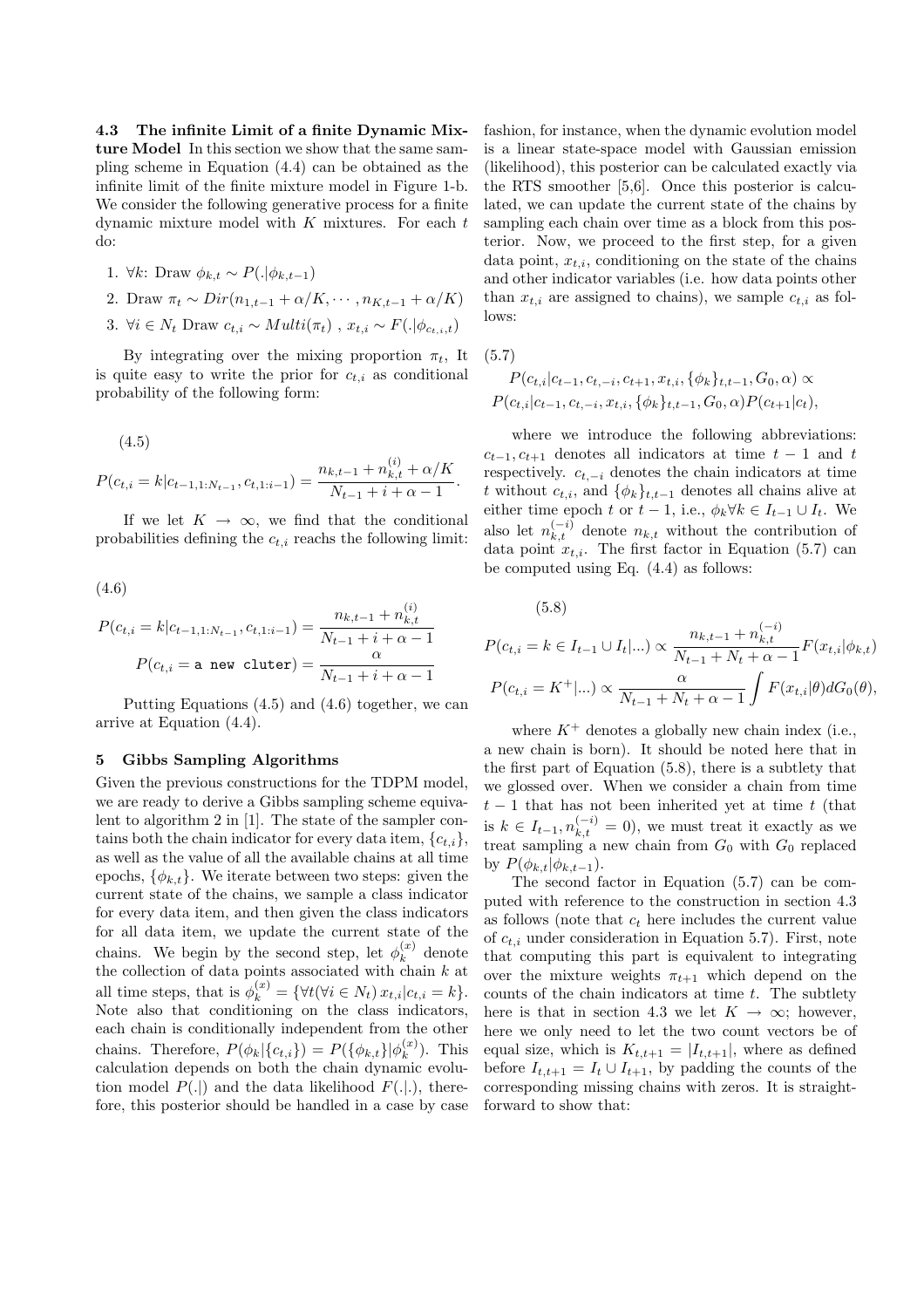(5.9)

$$
P(c_{t+1}|c_t) = \frac{\Gamma\left(\sum_{k \in I_{t,t+1}} n_{k,t} + \alpha/K_{t,t+1}\right)}{\prod_{k \in I_{t,t+1}} \Gamma(n_{k,t} + \alpha/K_{t,t+1})} \times \frac{\prod_{k \in I_{t,t+1}} \Gamma(n_{k,t} + n_{k,t+1} + \alpha/K_{t,t+1})}{\Gamma\left(\sum_{k \in I_{t,t+1}} n_{k,t} + n_{k,t+1} + \alpha/K_{t,t+1}\right)}
$$

It should be noted that the cost of running a full Gibs iteration is  $O(n)$  where n is the total number of data points.

#### 6 Modeling Higher-Order Dependencies

One problem with the above construction of the TDPM is that it forgets too quickly especially when it comes to its ability to model cluster popularity at time  $t + 1$ based on its usage pattern at time  $t$ , while ignoring all previous information before time epoch t. Moreover, once a cluster is dead, i.e. its usage pattern at time t is 0, it can no longer be revived again. Clearly, in some applications one might want to give a slack for a cluster before declaring it dead. For example, when the TDPM is used to model news stories on a daily basis, if a theme that was active in time epoch  $t-1$  had no documents associated with it at time  $t$ , then the TDPM will consider it dead, however, in practice, this might not be the case.

By analogy to the RCRP equivalent construction, the owner who plans the restaurant ingredients based on a daily usage is less prudent than an owner who considers a larger time frame, perhaps a week. However, one should not treat the usage pattern of cluster k at time t and at time, say,  $t-h$ , as contributing equally to our prediction of this cluster's popularity at time  $t + 1$ . A possible solution here is to incorporate historic usage patterns by decaying their contribution exponentially over time epochs. A similar idea has been proposed in [14], however in [14], each epoch has exactly one data point, and the width of the history window used in  $[14]$  is rather infinity — or more precisely at most  $n$ . This in fact makes the cost of running a single Gibbs iteration, i.e. sampling all data items once,  $O(n^2)$ . In the solution we propose here, we define two new hyperparmaters, kernel width,  $\lambda$ , and history size, W. We will describe our approach only using the RCRP for simplicity since as shown before, it is equivalent to the other constructions. To model higher order dependencies, the only difference is that the owner of the restaurant records on each table, not only its usage pattern on day  $t-1$ , but its weighted cumulative usage pattern over the last  $W$  days. Where the weight associated with the count from day  $t - h$  is given

by  $\exp^{-h}$ , and as such the contribution from epoch  $t-h$  decays exponentially over time. A customer  $x_{t,n}$ entering the restaurant at time  $t$  will behave exactly in the same way as before using the new numbers recorded on the table.

There are two implications to this addition. First, the cost of running one Gibbs iteration is  $O(n \times W)$ , which is still manageable as  $W$  must be smaller than T, the number of epochs, which is in turn much smaller than the total number of data points,  $n$ , thus we still maintain a linear time complexity. Second, an active cluster is considered dead if and only if, it is not used for exactly W contiguous echoes, which creates the necessary slack we were looking for. Changing the Gibbs sampling equations in section 5 to accommodate this new addition is very straightforward and removed for the light of space.



Figure 2: Simulating various clustering patterns from a TDPM( $\alpha, \lambda, W$ ). Top: DPM, middle: a TDPM and bottom: a set of independent DPM at each epoch. See section 6 for more details

It is interesting to note that these two new hyperparameters allow the TDPM to degenerate to either a set of independent DPMs at each epoch when  $W=0$ , and to a global DPM, i.e ignoring time, when  $W = T$  and  $\lambda = \infty$ . In between, the values of these two parameters affect the expected life span of a given cluster/chain. The larger the value of W and  $\lambda$ , the longer the expected life span of chains, and vice versa.

To illustrate this phenomenon, we sampled different cluster configurations from the TDPM model by running the RCRP metaphor for  $T = 50$  epochs and seating 300 customers at each epoch. We simulated three hyperparameter configurations  $(\alpha, \lambda, W)$  as follows. The configuration used at the top of Figure 2 is  $(5, \infty, 50 = T)$ which reduces the TDPM to a DPM. The configura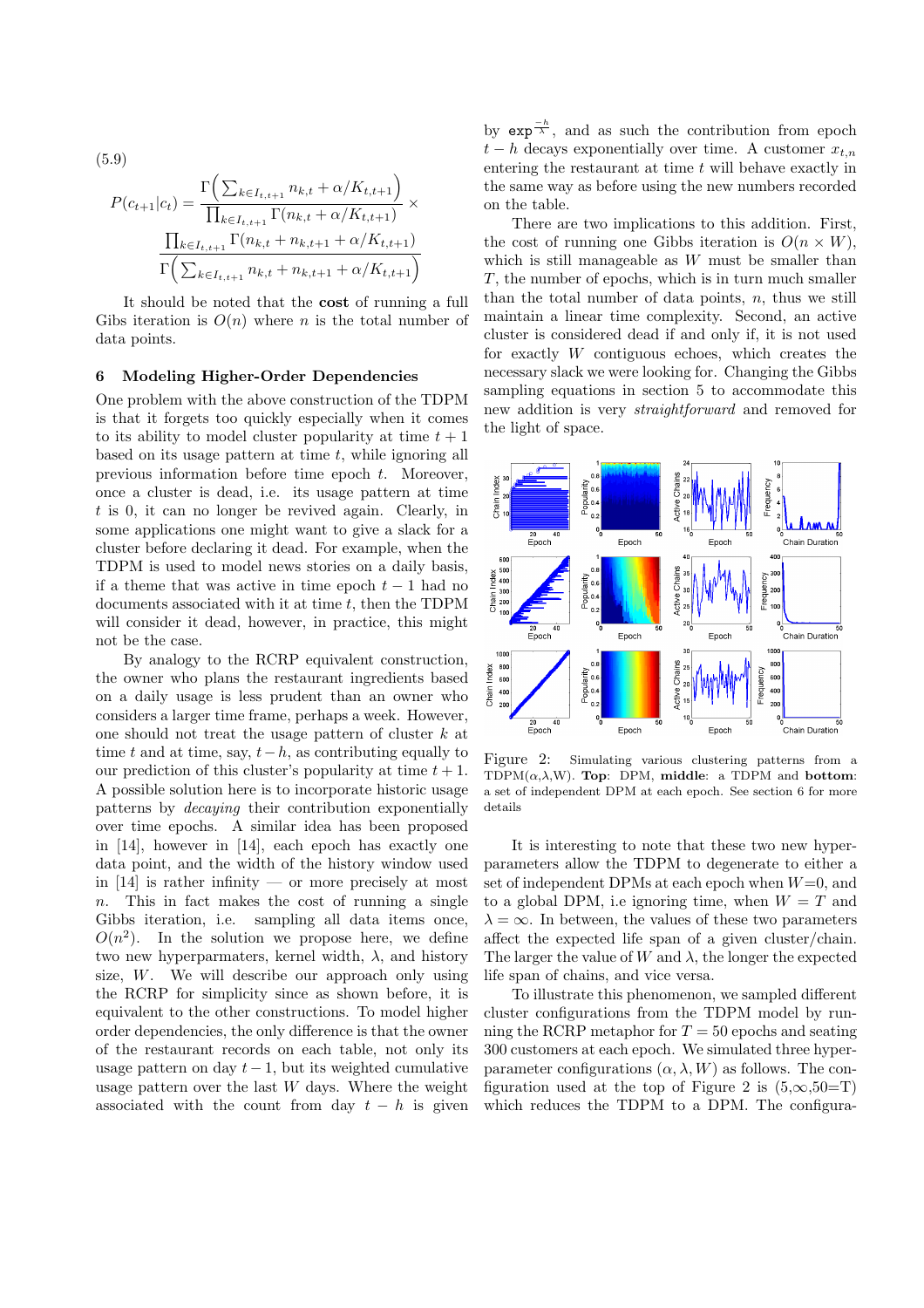tion at the middle is a TDPM with hyperparmaters (5,.4,4), while the bottom TDPM degenerates to a set of independent DPMs at each epoch by setting the hyperparameters to  $(5,5,0)$  — in fact the value of  $\lambda$  here is irrelevant. For each row, the first panel depicts the duration of each chain/cluster,the second panel shows the popularity index at each epoch, i.e. each epoch is represented by a bar of length one, and each active chain is represented by a color whose length is proportional to its popularity at this epoch. The third panel gives the number of active chains at each epoch and the fourth panel shows the number of chains with a given life-span (duration). This fourth panel is a frequency curve and in general all TDPMs exhibit a power-law (Zipf's) distribution as the one in the middle, but with different tail lengths, while a DPM and independent DPMs show no such power-law curves. Another interesting observation can be spotted in the second column: note how cluster intensities change smoothly over time in the TDPM case, while it is abrupt in independent DPMs or rarely changing in a global DPM. This shows that TDPM with three tunable variables can capture a wide range of clustering behaviors.

## 7 Infinite Dynamic Mixture of Gaussian Factors

In this section we show how to use the TDPM model to implement an infinite dynamic mixture of Gaussian factors. We let each chain represent the evolution of the mean parameter of a Gaussian distribution with a fixed covariance  $\Sigma$ . The chain dynamics is taken to be a linear state-space model, and for simplicity, we reduce it to a random walk. More precisely, for a given chain  $\phi_k$ :  $\phi_{k,t}|\phi_{k,t-1} \sim N(\phi_{k,t-1}, \rho I)$  and  $x_{t,i}|c_{t,i} = k \sim$  $N(\phi_{k,t}, \Sigma)$ . The base measure  $G_0 = N(0, \sigma I)$ . Using the Gibbs sampling algorithm in section 5, computing the chain posterior given its associated data points,  $\phi_k^{(x)}$  $\binom{x}{k}$ can be done exactly using the RTS smoother algorithm [6]. We simulated 30 epochs, each of which has 100 points from the TDMP with the above specification, and with hyperparmaters as follows:  $\alpha = 2.5$ , W =  $1, \lambda = .8, \sigma = 10, \rho = 0.1$ and  $\Sigma = 0.1$ I. We ran Gibbs sampling for 1000 iterations and then took 10 samples every 100 iterations for evaluations. The results shown in Figure 3 are averaged over these 10 samples. To measure the success of the TDPM, we compared the clustering produced by the TDPM to the ground truth, and to that produced from a fixed dynamic mixture of Kalman Filters [6] with various number of chains,  $K = (5,10,15,20,25,30)$ . For each K, we ran 10 trials with different random initializations and averaged the results.

We compared the clustering produced by the two

methods, TDPM, and the one with fixed number of evolving chains over time, to the ground truth using the variation of information measure in [31]. This measure uses the mutual information between the two clustering under consideration, and their entropy to approximate the distance between them across the lattice of all possible clustering (see [31] for more details). We explored two ways of applying this measure to dynamic clustering, the global variation of information, GVI, and the local variation of information, LVI. In GVI, we ignored time, and considered two data points to belong to the same cluster if they were generated from the same chain at any time point. In LVI, we applied the VI measure at each time epoch separately and averaged the results over epochs. GVI captures global consistency of the produced clustering, while LVI captures local consistency (adaptability to changes in the number of clusters). The results are shown in Figure 3-a, 3-b (lower values are better)and show that the TDPM is superior to a model in which the number of clusters are fixed over time, moreover, setting  $K$  to the maximum number of chains over all time epochs does not help. In addition to these measures, we also examined the ability of the TDPM to track the evolution of the number of chains (Figure 3-c)and their duration over time (Figure 3-e). These two figures show that in general, the TDPM tracks the correct ground-truth behavior, and in fact most of the errors are due to insignificant chains, i.e. chains/clusters which contain a very small (1-3) data points as shown in Figure 3-d and Figure 3-f. It is worth mentioning that the fixed dimension models produce the same number of chains over time, which we omit from Figure 3-(c-f) for clarity.

# 8 A Simple Non-Parametric Dynamic Topic Model

Statistical admixture topic models have recently gained much popularity in managing large document collections. In these models, each document is sampled from a mixture model according to a document's specific mixing vector over the mixture components (topics), which are often represented as a multinomial distribution over a given vocabulary. An example of such models is the well-known latent Dirichlet allocation (LDA)[7]. Recent approaches advocate the importance of modeling the dynamics of different aspects of topic models: topic trends [10], topic word distributions [8] and topic correlations [9]. In this section we show how to implement a simple non-parametric dynamic topic model. The model presented here is simpler than mainstream topic models in that each document is generated from a single topic rather than from a mixture of topics as in LDA. However, this is not a restriction of our framework, as we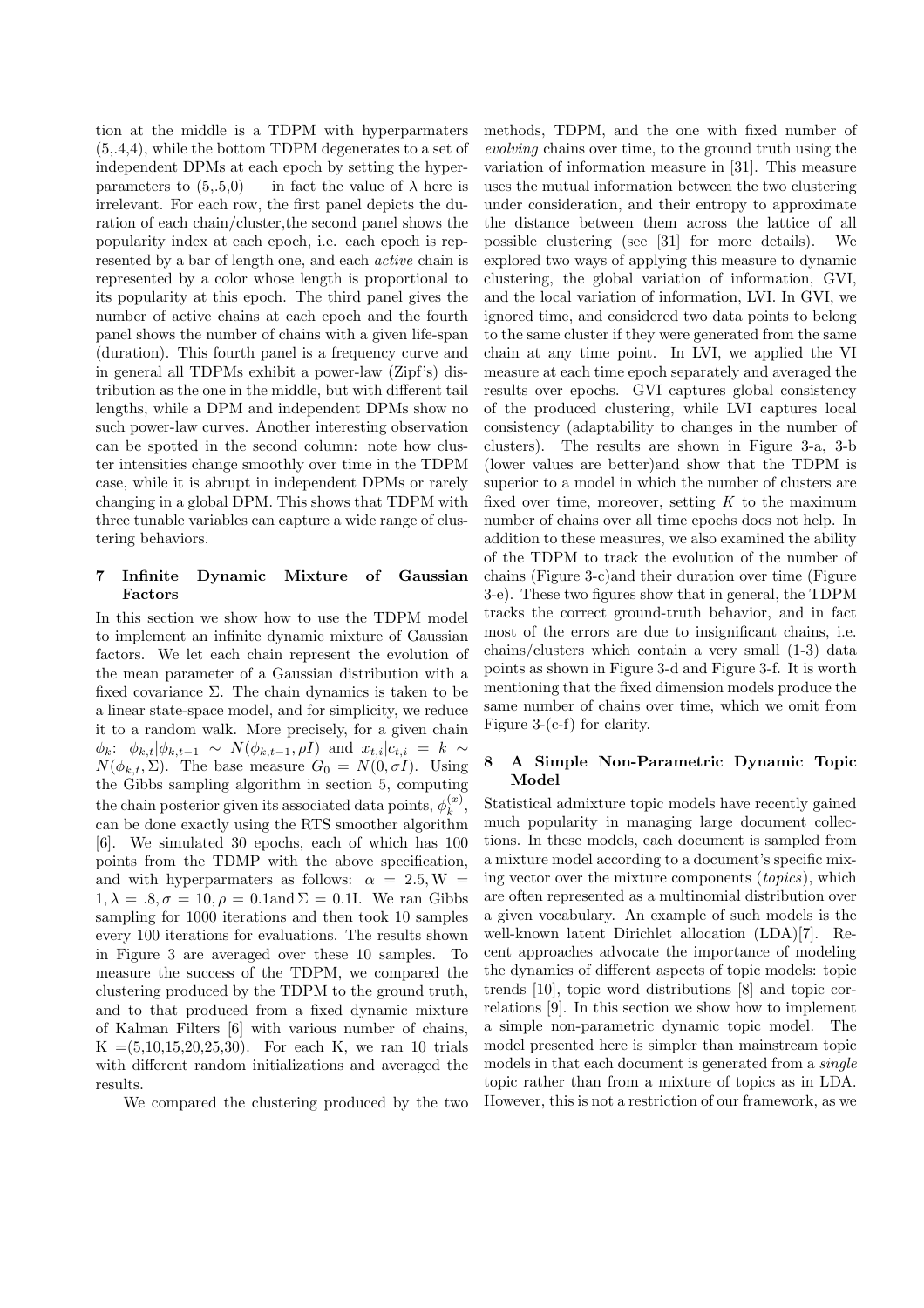

Figure 3: Illustrating results on simulated data. Panels (a,b) contrast the accuracy of the recovered clustering, using global and local consistency measures, against that estimated using fixed dimensional models (see text for details). Panels (c-f) illustrate the TDPM ability to vary the number of clusters/chains over time, results from fixed-dimensional models, which is fixed over time, are not shown to avoid cluttering the display. Panel (d) and (f) illustrate that most omissions (errors) are due to insignificant chains. All results are averaged over 10 samples taken 100 iterations apart for the TDPM, and over 10 random initializations for the fixed-dimensional models. Error bars are not shown in panels (c-f) for clarity, however,the maximum standard error is 1.4

will mention in the future work section how this simple model can be extend to a full-fledged one. The model we present here is only meant as another illustration of the generality of our framework.

.

To implement this simple non-parametric dynamic topic model, SNDTM for short, let  $x_{t,i}$  represent a document composed of word frequency counts. Each chain represents the natural parameter of the multinomial distribution associated with a given topic, similar to the the dynamic LDA model in [8]. Each topic's natural parameter chain,  $\phi_k$ , evolves using a random walk model [8]. To generate a document, first map the natural parameter of its topic  $\phi_{k,t}$  to the simplex via the logistic transformation in Equation (8-10), and then generate the document, i.e.  $x_{t,i}|c_{t,i} = k \sim$ Multinomial $(x_{t,i} | \text{Logistic}(\phi_{k,t}))$ .

In Equations (8-10),  $C(\phi_{k,t})$  is a normalization constant (i.e., the log partition function). We denote this logistic transformation with the function  $Logistic(.)$ . Furthermore, due to the normalizability constrain of the multinomial parameters,  $\vec{\beta}_{k,t}$  only has  $M-1$  degree of freedom, where  $M$  is the vocabulary length. Thus we only need to represent and evolve the first  $M-1$  components of  $\phi_{k,t}$  and leave  $\phi_{k,t} = 0$ . For simplicity, we omit this technicality from further consideration.

(8.10)  
\n
$$
\beta_{k,t,m} = \exp{\phi_{k,t,m} - C(\phi_{k,t})}, \quad \forall m = 1, ..., M
$$
\nwhere\n
$$
C(\phi_{k,t}) = \log\left(\sum_{m=1}^{M} \exp{\{\phi_{k,t,m}\}}\right).
$$

One problem with the above construction is the non-conjugacy between the multinomial distribution and the logistic normal distribution. In essence, we can no longer use vanilla RTS smoother to compute the posterior over each chain as required by the Gibbs sampling algorithm in section 5. In [8], numerical techniques were proposed to solve this problem; here, for simplicity, we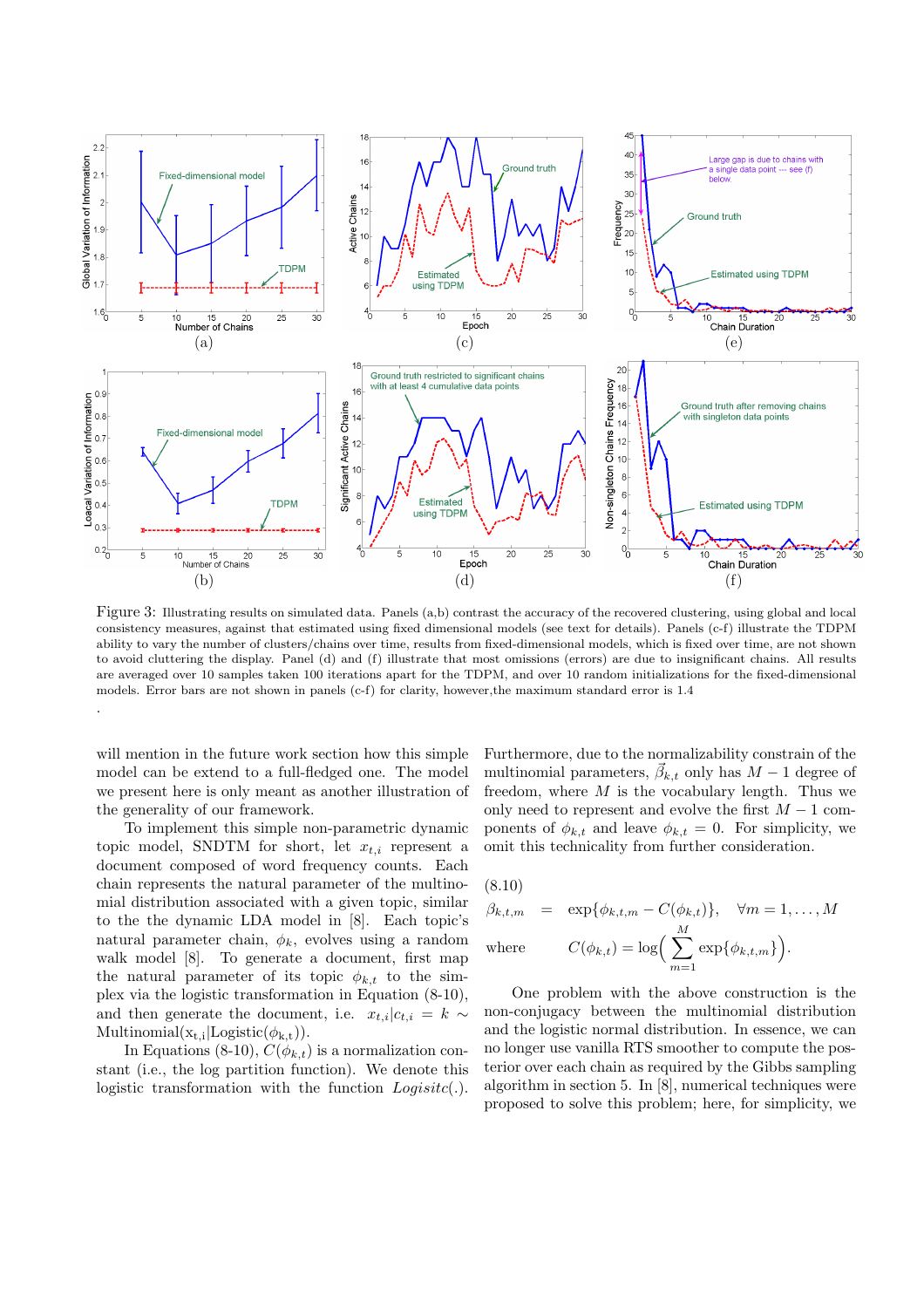

popularity of some topics over the years, where topics names are hand labeled. Left: keywords over time in some topics.

use a deterministic Laplace approximation to overcome this non-conjugacy problem. We first put the emission of chain  $\phi_k$  at time t in the exponential family representation. It is quite straightforward to show that:

(8.11)  
\n
$$
\prod_{x \in \phi_{k,t}^x} \prod_{m=1}^M p(x_{t,i,m}|\phi_{k,t}) = \exp\{v_{k,t}\phi_{k,t} - |v_{k,t}| \times C(\phi_{k,t})\}
$$

where  $v_{k,t}$  is an M-dimensional (row) vector that represents the histogram of word occurrences from topic k at time step t. And  $|.|$  is the L1 norm of a given vector. Equation (8.11) still does not represent a Gaussian emission due to the problematic  $C(\phi_{k,t})$ . Therefore, we approximate it with a second-order quadratic Taylor approximation around  $\hat{\phi}_{k,t}$  — to be specified shortly . This results in a linear and quadratic term of  $\phi_{k,t}$ . If we let  $H$  and  $g$  to be the hessian and gradient of such expansion, we can re-arrange equation (8.11) into a gaussian emission with mean  $\chi_{\hat{\phi}_{k,t}}$  and covariance  $\varphi_{\hat{\eta}_{k,t}}$ given by:

$$
(8.12) \varphi_{\hat{\phi}_{k,t}} = \text{inv}(|v_{k,t}| H(\hat{\phi}_{k,t})),
$$
  

$$
(8.13) \chi_{\hat{\phi}_{k,t}} = \hat{\phi}_{k,t} + \varphi_{\hat{\eta}_k^t} (v_{k,t} - |v_{k,t}| g(\hat{\phi}_{k,t})).
$$

Using this Gaussian approximation to the nongaussian emission, we can compute the posterior over  $\phi_{k,t}|\phi_{k,t}^{(x)}\rangle$  using the RTS smoother with observations, and observation noises as given by Equations (8.13) and (8.12) respectively. Due to the high-dimensionality of the associated vectors in this linear state-space model, we approximate the Hessian in the above calculations with its diagonal, which results in an M-independent linear state-space models, one for each word. Morelinear state-space models, one for each<br>over,  $\hat{\phi}_{k,t}$  is set to inverseLogisitic $\left(\frac{v_{k,t}}{v_{k,t}}\right)$  $\frac{v_{k,t}}{|v_{k,t}|}$ , which is the inverse logistic transformation of the MLE (maximum likelihood estimation) of the topic's  $k$  multinomial distribution at time t.

We used this simple model to analyze the NIPS12 collection that contains the proceedings of the Neural Information Processing Conference from 1987-1999<sup>3</sup>. Stop words were removed from this collection, we also removed infrequent words and kept only the top most frequent 2000 words. We divided the collection into 13 epochs based on the publication year of the paper. We set the hyperparmaters of the TDPM as in Section

 $\sqrt[3]{3}$ Available from http://www.cs.toronto.edu/ roweis/data.html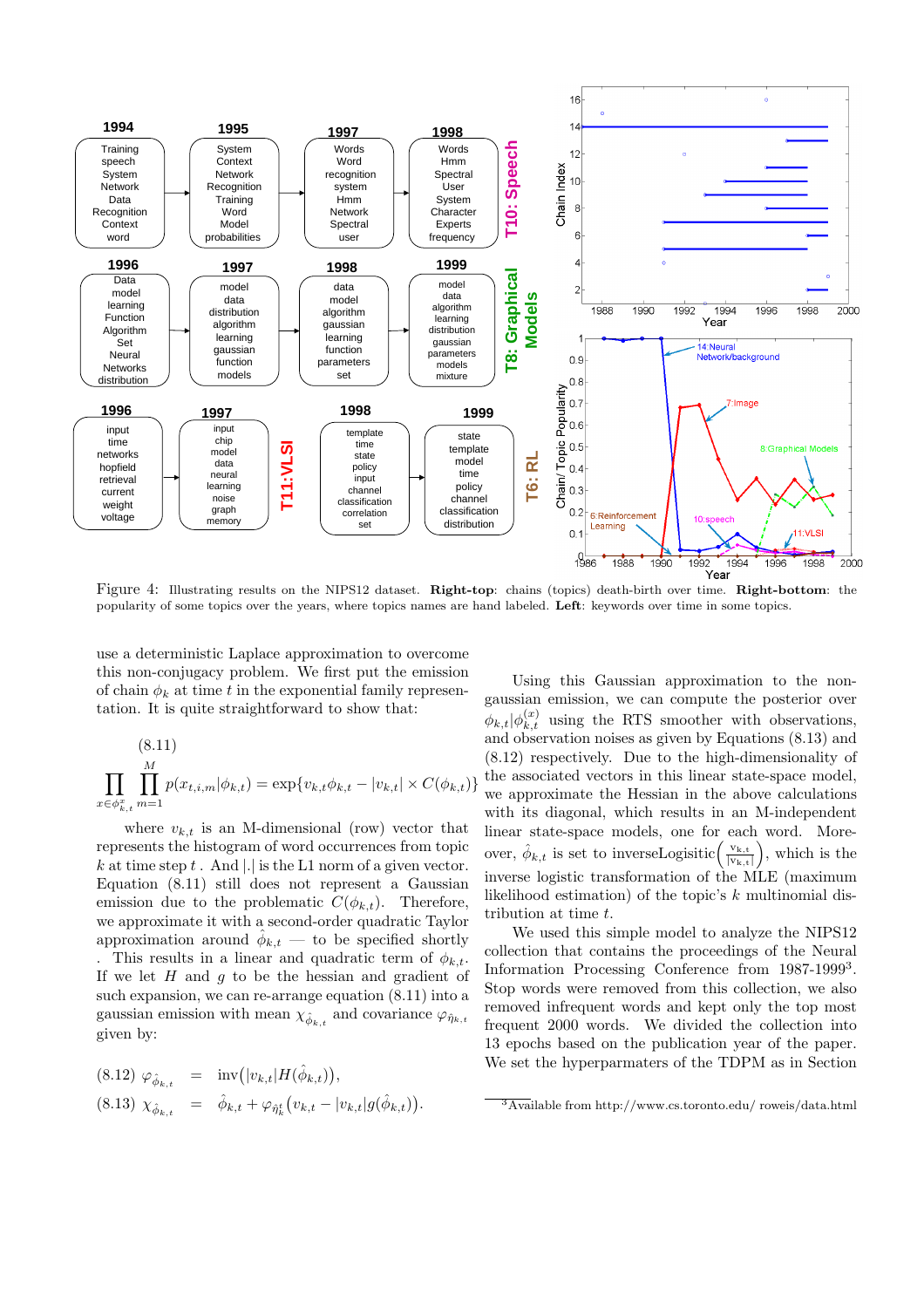7 with  $\alpha = .1$ , and we ran Gibbs sampling for 1000 iterations. To speed up convergence, we initialized the sampler from the result of a global non-parametric clustering using the method in [13] which resulted in around 7 clusters, each of which spans the whole 13 years. In figure 4, we display topic durations, which shows that the model indeed captures the death and birth of various topics. In the same figure, we also show the top keywords in some topics (chains) as they evolve over time. As shown in this figure, regardless of the simplicity of the model, it captured meaningful topic evolutions.

# 9 Discussion

9.1 Relation to Other DPM Approaches: We have purposefully delayed discussing the relationship between the TDPM and other dependent DPM models until we lay down the foundation of our model in order to place the discussion in context. In fact, several approaches have been recently proposed to solve the same fundamental problem addressed in this paper: how to add the notion of time into the DPM. With the exception of [14], most of these approaches use the stick-breaking construction of the DPM [26][27]. In this construction, the DPM is modeled as an infinite mixture model, where each mixture component has a weight associated with it. Coupling the weights and/or (component parameters) of nearby DPMs results in a form of dependency between them. This new process is called ordered-based (Dependent) DPMs. However, we believe that utilizing the CRP directly is easier as we have explained in section 4.2, and more importantly, this approach enables us to model the rich-gets-richer phenomenon, which we believe captures, in a wide range of applications, how a cluster popularity evolves over time. As for the work in [14], we have already explained one difference in section 6. Another difference is that in [14] cluster parameters are fixed and do not evolve over time. Recently, a simple clustering-topic model built on top of [26] was proposed in [28]. This is similar to the experiments we carried in section 8, however, in [28] the cluster (topic) parameters were fixed over time.

9.2 Handling Cluster Membership Stability: As noted earlier in section 1, our approach does not deal specially with a data item that persists across epochs — it just simply treats it as a different point in each epoch. Therefore, it can not explicitly enforce its cluster membership stability across epochs. However, our TDPM can be easily extended to accommodate that, and we will illustrate this using the RCRP metaphor. Lets associate a Bernoulli random variable  $\rho_i$  with the  $i^{th}$  customer,  $x_i$ . In the first time this customer enters

the restaurant, its volatility,  $\rho_i$ , is sampled from a beta distribution (a conjugate distribution to the Bernoulli distribution). When this customer re-enters the restaurant, he first flips a coin whose bias is given by  $\rho_i$ . If it is head, he sits on the same table (cluster) he used to sit on in the most recent time he was in the restaurant, otherwise, he behaves as a new customer and can choose other tables— but can not change  $\rho_i$ . Changing the Gibbs sampling algorithm in section 5 to accommodate this process is again very straightforward and is omitted for the light of space. In this case, posterior inference can infer the value of  $\rho_i$  for each user, which gives valuable information about the volatility and dynamics of each user.

## 10 Conclusions and Future Work

In this paper we presented the temporal Dirichlet process mixture model as a framework for modeling complex longitudinal data. In the TDPM, data is divided into epochs, where the data items within each epoch are partially exchangeable. Moreover, The number of mixture components used to explain the dependency structure in the data is unbounded. Components can retain, die out or emerge over time, and the actual parameterization of each component can also evolve over time in a Markovian fashion. We gave various constructions of the TDPM as well as a Gibbs sampling algorithm for posterior inference. We also showed how to use the TDPM to implement an infinite mixture of Kalman filters as well as a simple non-parametric dynamic topic model. We also gave possible extensions to the basic framework presented here that could be easily used to model higher-order dependencies and user volatilities. These two additions illustrate the advantage of using a probabilistic approach to evolutionary clustering: ease of extensions by leveraging the modularity/compositionality of probabilistic graphical models.

In the future we plan to explore other techniques for posterior inference like variational inference as in [11,12] and search based techniques [13] that showed promising results in the DPM case and achieved up to 200-300 speedup over using Gibbs sampling. At the application level, we plan to extend the simple nonparametric dynamic topic model into a full-fledged topic model by replacing the Logistic Normal likelihood with another DPM for each document as in [15].

## References

[1] Neal, Radford M. 1998. Markov chain sampling methods for Dirichlet process mixture models. Technical Report 9815, University of Toronto, Department of Statistics and Department of Computer Science, September.